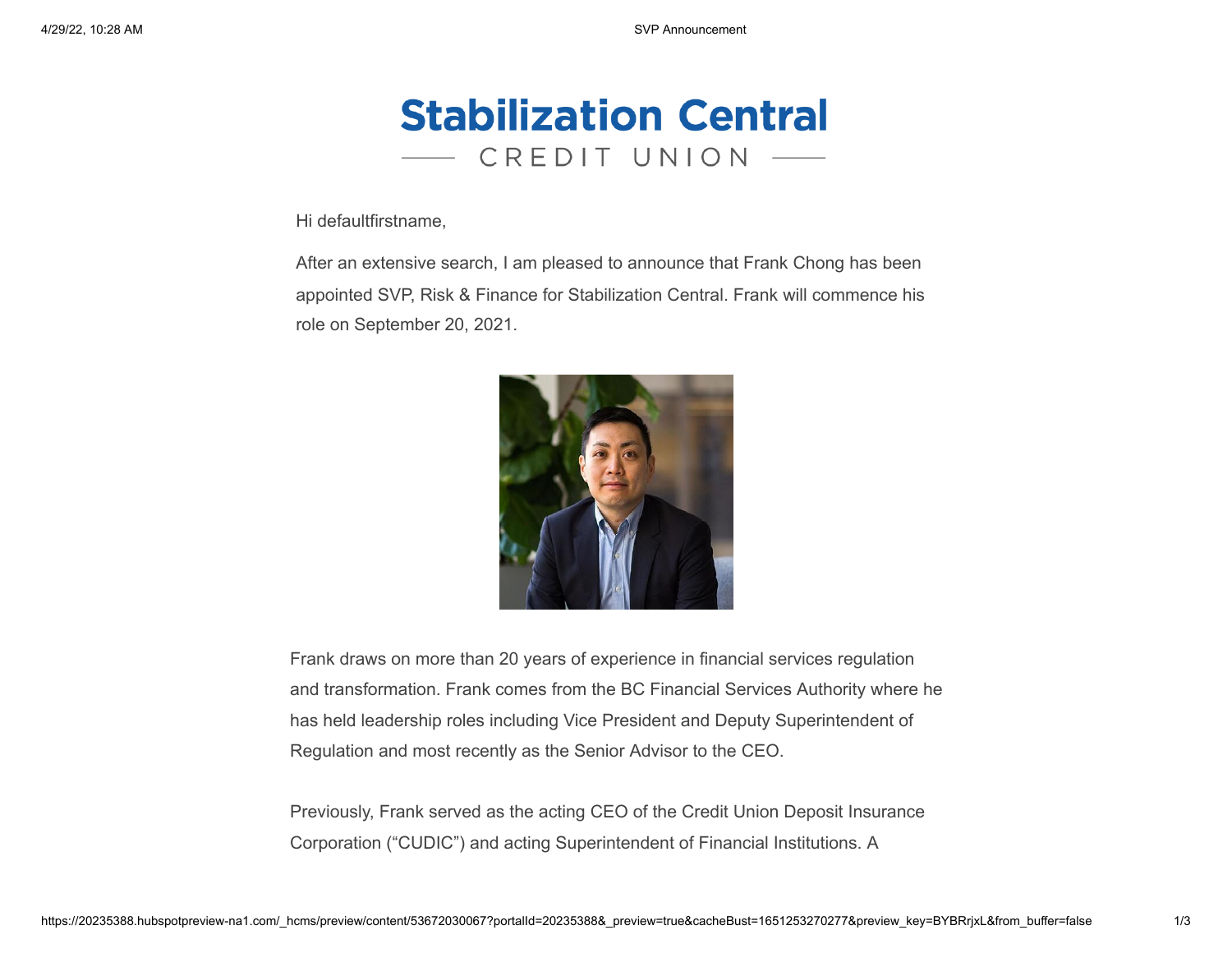## 4/29/22, 10:28 AM SVP Announcement

Chartered Insurance Professional, he has held various roles with Prospera Credit Union, Ubiquity Bank of Canada, and other Canadian financial institutions.

Frank serves as Chair of the Canadian Council of Insurance Regulators ("CCIR") and teaches insurance management with the Insurance Institute of Canada. He participates in several industry working groups and is a Member of the C.D. Howe Institute's Financial Services Research Initiative. Frank is a strong believer in giving back to the community. He sits on the Vancouver Police Board, and serves as Vice-Chair of the Brightside Community Homes Foundation, a non-profit affordable housing provider.

Frank's industry experience and expertise will lend itself well to propelling the vision and mandate of Stabilization Central and its support of BC credit unions. Please join me in welcoming Frank!

Bill

**Bill Corbett**, CPA, CA (he/him/his) Chief Executive Officer

## **Stabilization Central**

 $-$  CREDIT UNION  $-$ Suite 100, 1095 West Pender Street Vancouver, B.C. V6E 2M6 **T:** 604-730-5104 **C:** 604-355-6144 **Email:** [bcorbett@stabilizationcentral.com](mailto:bcorbett@stabilizationcentral.com) **Website:** [www.stabilizationcentral.com](http://www.stabilizationcentral.com/?utm_source=hs_email&utm_medium=email&_hsenc=p2ANqtz-9NS47MRDGBhkHAQSuRfw4rZYVdAkY5bfUAZ5Dz6h2y0Yq1BN3k-8dS8ykIVQwRR-DnBM09)

*I acknowledge with gratitude that I live and thrive on the traditional, ancestral, and unceded territories of the [xʷməθkʷəy̓əm](https://www.musqueam.bc.ca/?utm_source=hs_email&utm_medium=email&_hsenc=p2ANqtz-9NS47MRDGBhkHAQSuRfw4rZYVdAkY5bfUAZ5Dz6h2y0Yq1BN3k-8dS8ykIVQwRR-DnBM09) (Musqueam), [Sḵwx̱wú7mesh](https://www.squamish.net/?utm_source=hs_email&utm_medium=email&_hsenc=p2ANqtz-9NS47MRDGBhkHAQSuRfw4rZYVdAkY5bfUAZ5Dz6h2y0Yq1BN3k-8dS8ykIVQwRR-DnBM09) (Squamish), and [Səl̓ílwətaɬ](https://twnation.ca/?utm_source=hs_email&utm_medium=email&_hsenc=p2ANqtz-9NS47MRDGBhkHAQSuRfw4rZYVdAkY5bfUAZ5Dz6h2y0Yq1BN3k-8dS8ykIVQwRR-DnBM09) (Tsleil-Waututh) Nations.*